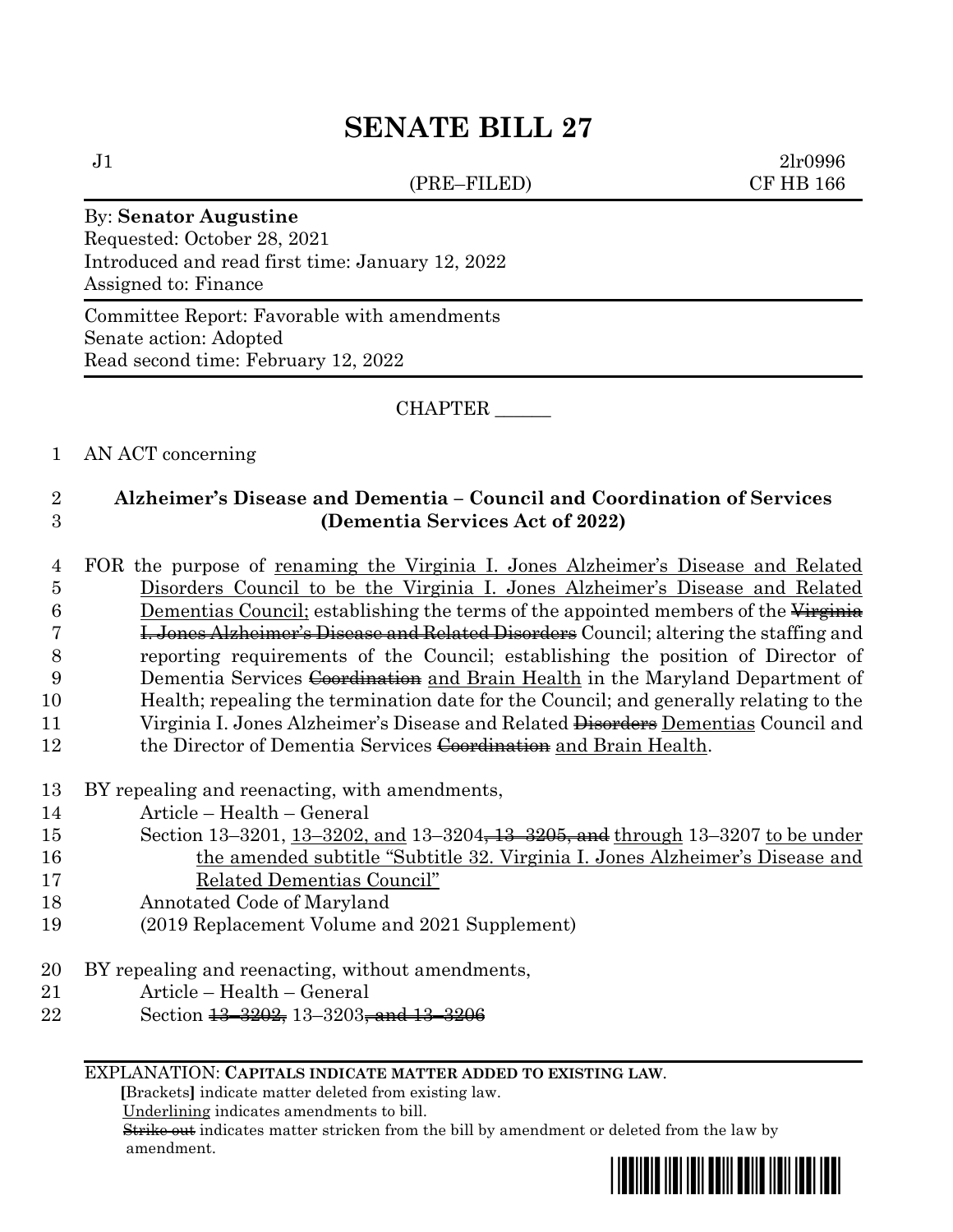### **SENATE BILL 27**

| $\mathbf{1}$<br>$\overline{2}$          | Annotated Code of Maryland<br>(2019 Replacement Volume and 2021 Supplement)                                                                                                                                                                                                    |  |  |  |  |
|-----------------------------------------|--------------------------------------------------------------------------------------------------------------------------------------------------------------------------------------------------------------------------------------------------------------------------------|--|--|--|--|
| 3<br>$\overline{4}$<br>5<br>6<br>7<br>8 | BY adding to<br>Article - Health - General<br>Section 13–32A–01 through 13–32A–06 to be under the new subtitle "Subtitle 32A.<br>Director of Dementia Services Coordination and Brain Health"<br>Annotated Code of Maryland<br>(2019 Replacement Volume and 2021 Supplement)   |  |  |  |  |
| 9<br>10<br>11<br>12<br>13               | BY repealing and reenacting, with amendments,<br>Chapter 305 of the Acts of the General Assembly of 2013, as amended by Chapters<br>74 and 75 of the Acts of the General Assembly of 2016 and Chapters 410 and<br>411 of the Acts of the General Assembly of 2019<br>Section 2 |  |  |  |  |
| 14<br>15<br>16<br>17<br>18              | BY repealing and reenacting, with amendments,<br>Chapter 306 of the Acts of the General Assembly of 2013, as amended by Chapters<br>74 and 75 of the Acts of the General Assembly of 2016 and Chapters 410 and<br>411 of the Acts of the General Assembly of 2019<br>Section 2 |  |  |  |  |
| 19<br>20                                | SECTION 1. BE IT ENACTED BY THE GENERAL ASSEMBLY OF MARYLAND,<br>That the Laws of Maryland read as follows:                                                                                                                                                                    |  |  |  |  |
| 21                                      | Article - Health - General                                                                                                                                                                                                                                                     |  |  |  |  |
| 22<br>23                                | Subtitle 32. Virginia I. Jones Alzheimer's Disease and Related [Disorders] DEMENTIAS<br>Council.                                                                                                                                                                               |  |  |  |  |
| 24                                      | $13 - 3201.$                                                                                                                                                                                                                                                                   |  |  |  |  |
| 25<br>26                                | In this subtitle [,] THE FOLLOWING WORDS HAVE THE MEANINGS<br>(A)<br>INDICATED.                                                                                                                                                                                                |  |  |  |  |
| 27<br>28                                | "Council" means the Virginia I. Jones Alzheimer's Disease and Related<br>(B)<br>Disorders DEMENTIAS Council.                                                                                                                                                                   |  |  |  |  |
| 29<br>30<br>31                          | "DIRECTOR" MEANS THE<br>DIRECTOR OF DEMENTIA SERVICES<br>(C)<br><b>COORDINATION AND BRAIN HEALTH ESTABLISHED UNDER SUBTITLE 32A OF THIS</b><br>TITLE.                                                                                                                          |  |  |  |  |
| 32                                      | $13 - 3202.$                                                                                                                                                                                                                                                                   |  |  |  |  |
| 33                                      | There is a Virginia I. Jones Alzheimer's Disease and Related Disorders DEMENTIAS                                                                                                                                                                                               |  |  |  |  |

Council.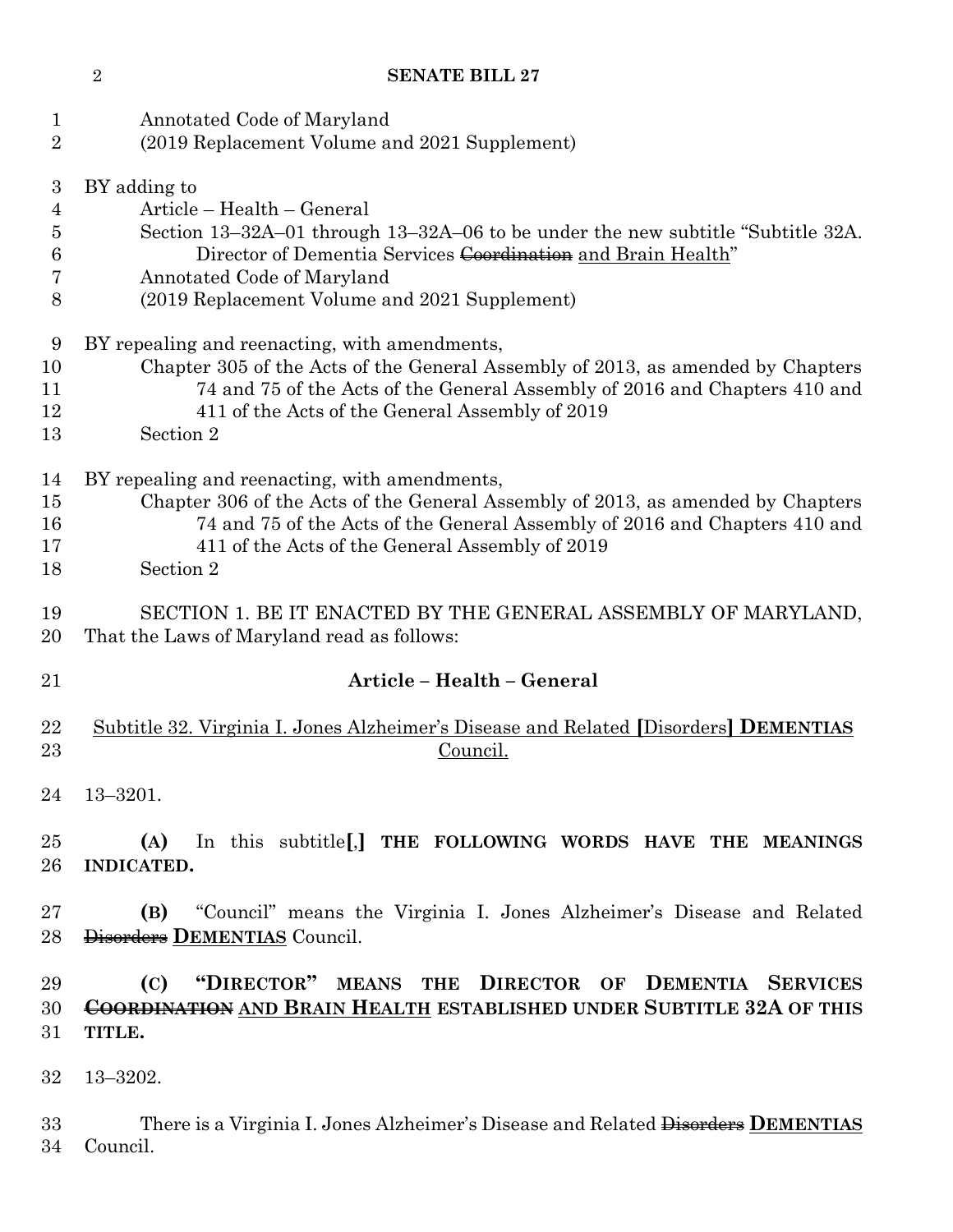### **SENATE BILL 27** 3

| $\mathbf{1}$        | $13 - 3203.$            |     |       |                                                                                                                                                               |
|---------------------|-------------------------|-----|-------|---------------------------------------------------------------------------------------------------------------------------------------------------------------|
| $\overline{2}$      | (a)                     |     |       | The Council consists of the following members:                                                                                                                |
| 3<br>$\overline{4}$ | the Senate;             | (1) |       | One member of the Senate of Maryland, appointed by the President of                                                                                           |
| $\overline{5}$<br>6 | House;                  | (2) |       | One member of the House of Delegates, appointed by the Speaker of the                                                                                         |
| 7                   |                         | (3) |       | The Secretary of Health, or the Secretary's designee;                                                                                                         |
| 8                   |                         | (4) |       | The Secretary of Aging, or the Secretary's designee;                                                                                                          |
| 9<br>10             |                         | (5) |       | The Executive Director of the Alzheimer's Association, Greater<br>Maryland Chapter, or the Executive Director's designee;                                     |
| 11<br>12            |                         | (6) |       | The President of the Alzheimer's Association, National Capital Area<br>Chapter, or the President's designee; and                                              |
| 13                  |                         | (7) |       | The following members, appointed by the Governor:                                                                                                             |
| 14<br>15            | experience;             |     | (i)   | Seven health care professionals with relevant professional                                                                                                    |
| 16<br>17            | experience;             |     | (ii)  | Three human service professionals with relevant professional                                                                                                  |
| 18                  |                         |     | (iii) | One elder law attorney with relevant professional experience;                                                                                                 |
| 19<br>20            | experience;             |     | (iv)  | Two<br>research professionals with relevant<br>professional                                                                                                   |
| 21<br>22            | a related disorder; and |     | (v)   | Two family caregivers of individuals with Alzheimer's disease or                                                                                              |
| 23<br>24            |                         |     | (vi)  | At the recommendation of the Council, any other member<br>necessary to fulfill the duties of the Council.                                                     |
| $25\,$<br>$26\,$    | (b)                     |     |       | To the extent practicable, the members appointed to the Council shall reflect<br>the geographic, racial, ethnic, cultural, and gender diversity of the State. |
| $27\,$              | 13-3204.                |     |       |                                                                                                                                                               |
| 28                  | (a)                     |     |       | The members of the Council shall select the chair of the Council.                                                                                             |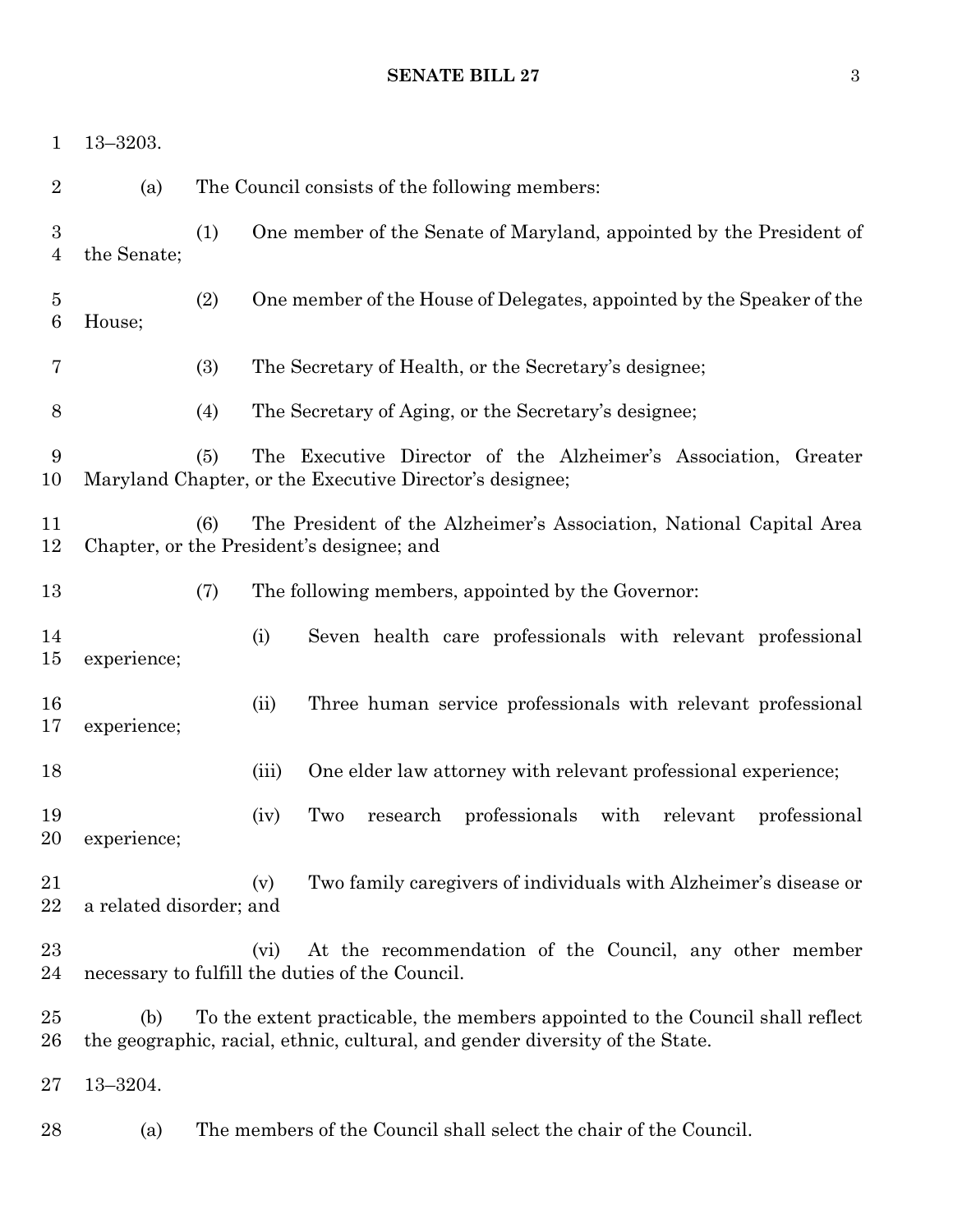|                     | <b>SENATE BILL 27</b><br>$\overline{4}$ |                                                                                                                                                                                                                      |  |  |  |
|---------------------|-----------------------------------------|----------------------------------------------------------------------------------------------------------------------------------------------------------------------------------------------------------------------|--|--|--|
| $\mathbf{1}$        | (b)                                     | A member of the Council:                                                                                                                                                                                             |  |  |  |
| $\overline{2}$      |                                         | May not receive compensation as a member of the Council; but<br>(1)                                                                                                                                                  |  |  |  |
| 3<br>4              |                                         | (2)<br>Is entitled to reimbursement for expenses under the Standard State<br>Travel Regulations, as provided in the State budget.                                                                                    |  |  |  |
| $\overline{5}$<br>6 | (C)<br>YEARS.                           | (1)<br>THE TERM OF AN APPOINTED MEMBER OF THE COUNCIL IS 3                                                                                                                                                           |  |  |  |
| 7<br>8<br>9         |                                         | THE TERMS OF THE APPOINTED MEMBERS OF THE COUNCIL ARE<br>(2)<br>STAGGERED AS REQUIRED BY THE TERMS PROVIDED FOR THE APPOINTED MEMBERS<br>OF THE COUNCIL ON OCTOBER 1, 2022.                                          |  |  |  |
| 10<br>11            |                                         | (3)<br>AT THE END OF A TERM, AN APPOINTED MEMBER CONTINUES TO<br>SERVE UNTIL A SUCCESSOR IS APPOINTED AND QUALIFIES.                                                                                                 |  |  |  |
| 12<br>13<br>14      | <b>QUALIFIES.</b>                       | (4)<br>A MEMBER WHO IS APPOINTED AFTER A TERM HAS BEGUN SERVES<br>ONLY FOR THE REST OF THE TERM AND UNTIL A SUCCESSOR IS APPOINTED AND                                                                               |  |  |  |
| 15                  | $13 - 3205.$                            |                                                                                                                                                                                                                      |  |  |  |
| 16<br>17<br>18      | (a)<br>the Council.                     | The [Department] DIRECTOR, with assistance from the DEPARTMENT OF<br><b>LEGISLATIVE SERVICES AND THE</b> Department of Aging, shall provide staff support for                                                        |  |  |  |
| 19<br>20            | (b)                                     | The [Department] DIRECTOR may request staffing assistance from public<br>health entities with an interest in the duties of the Council.                                                                              |  |  |  |
| 21                  | $13 - 3206.$                            |                                                                                                                                                                                                                      |  |  |  |
| 22                  |                                         | The Council shall:                                                                                                                                                                                                   |  |  |  |
| $23\,$<br>24        |                                         | Update the State Plan on Alzheimer's Disease and Related Disorders<br>(1)<br><b>DEMENTIAS</b> and advocate for the State Plan;                                                                                       |  |  |  |
| 25<br>26            |                                         | Examine the needs of individuals with Alzheimer's disease and<br>(2)<br>(i)<br>related disorders DEMENTIAS and their caregivers; and                                                                                 |  |  |  |
| $27\,$<br>28        |                                         | Identify methods through which the State can most effectively<br>(ii)<br>and efficiently assist in meeting those needs;                                                                                              |  |  |  |
| 29<br>30<br>31      |                                         | Advise the Governor and the General Assembly on policy, funding,<br>(3)<br>regulatory, and other issues related to individuals with Alzheimer's disease and related<br>disorders DEMENTIAS and their caregivers; and |  |  |  |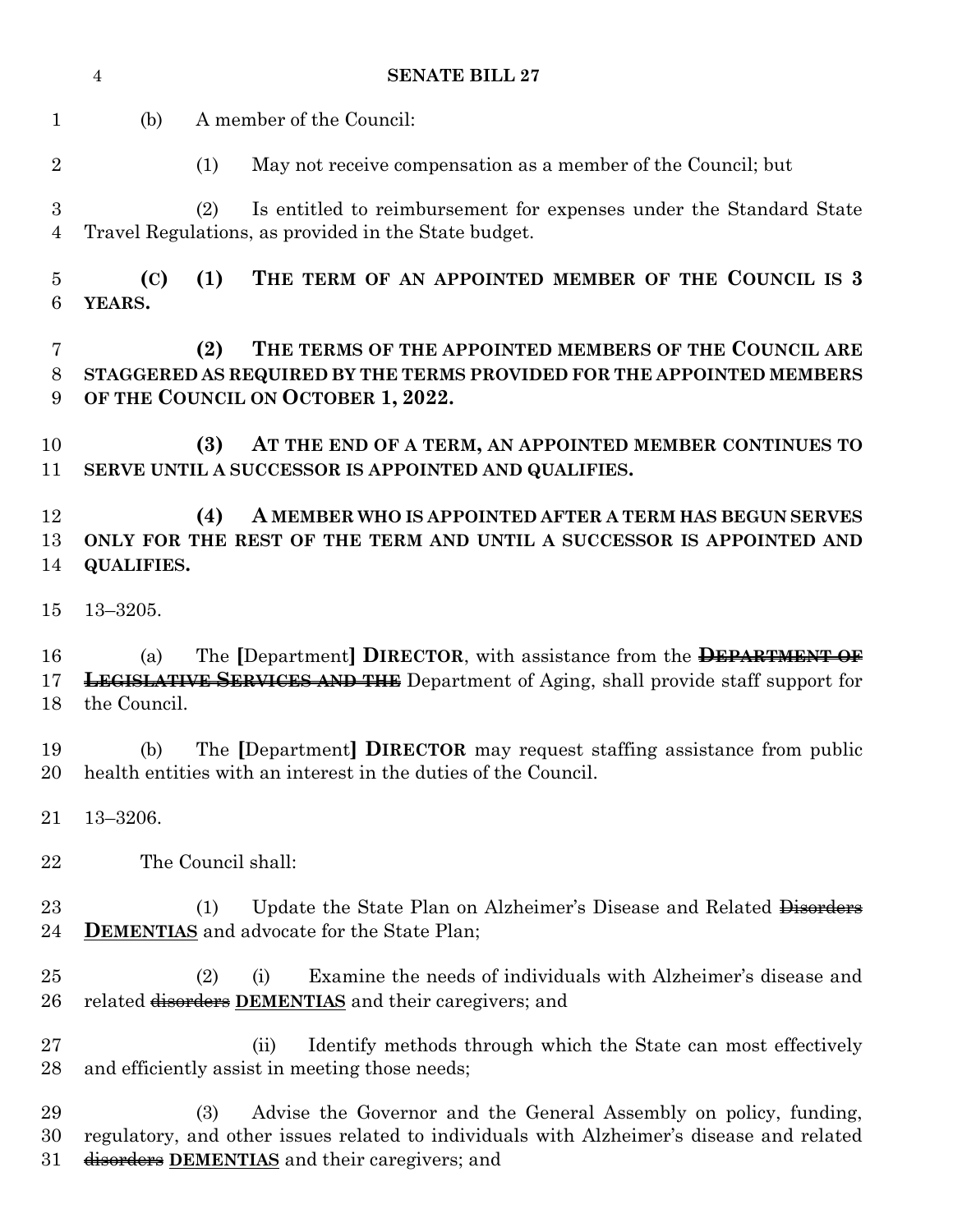#### **SENATE BILL 27** 5

 (4) Develop and promote strategies to encourage brain health and reduce cognitive decline.

13–3207.

 On or before September 1 **[**each year**], 2022, AND ON OR BEFORE SEPTEMBER 1 EVERY 5 YEARS THEREAFTER**, the Council shall **[**report to the Governor and, in accordance with § 2–1257 of the State Government Article, the General Assembly on the activities and recommendations of the Council**] ISSUE AND PUBLISH AN UPDATE TO THE STATE PLAN ON ALZHEIMER'S DISEASE AND RELATED DISORDERS DEMENTIAS**.

# **SUBTITLE 32A. DIRECTOR OF DEMENTIA SERVICES COORDINATION AND BRAIN HEALTH.**

**13–32A–01.**

 **(A) IN THIS SUBTITLE THE FOLLOWING WORDS HAVE THE MEANINGS INDICATED.**

 **(B) "COUNCIL" MEANS THE VIRGINIA I. JONES ALZHEIMER'S DISEASE AND RELATED DISORDERS DEMENTIAS COUNCIL.**

 **(C) "DIRECTOR" MEANS THE DIRECTOR OF DEMENTIA SERVICES COORDINATION AND BRAIN HEALTH.**

**13–32A–02.**

 **(A) THERE IS A DIRECTOR OF DEMENTIA SERVICES COORDINATION AND BRAIN HEALTH IN THE DEPARTMENT.**

**(B) THE DIRECTOR SHALL REPORT TO THE SECRETARY.**

**13–32A–03.**

 **THE POSITION OF DIRECTOR SHALL BE A FULL–TIME AND PERMANENT POSITION.**

**13–32A–04.**

 **(A) THE PURPOSE OF THE POSITION OF DIRECTOR IS TO COORDINATE AND FACILITATE COMMUNICATION RELATING TO DEMENTIA SERVICES IN THE STATE.**

**(B) THE DIRECTOR SHALL:**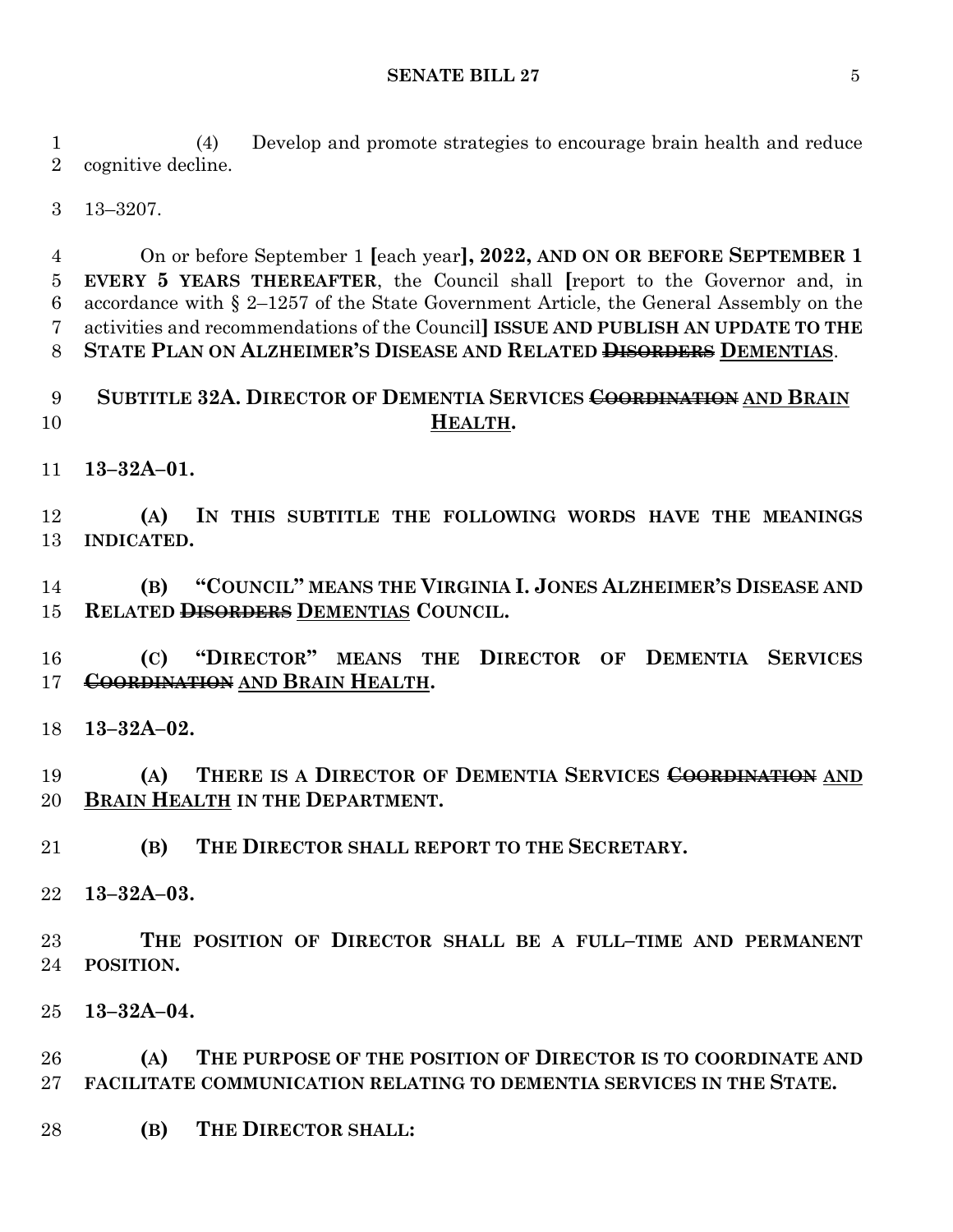| <b>SENATE BILL 27</b> |
|-----------------------|
|                       |

 **(1) COORDINATE THE DEPARTMENT'S APPROACH TO ADDRESSING ALZHEIMER'S DISEASE AND OTHER FORMS OF DEMENTIA AND BRAIN HEALTH;**

# **(2) STAFF THE COUNCIL AND IMPLEMENT OVERSEE IMPLEMENTATION OF THE STATE PLAN ON ALZHEIMER'S DISEASE AND RELATED DISORDERS DEMENTIAS;**

 **(3) ASSESS, ANALYZE, AND CONDUCT OUTREACH TO SHARE COGNITIVE HEALTH AND DEMENTIA–RELATED DATA;**

 **(4) IDENTIFY AND SHARE DEMENTIA–SPECIFIC TRAINING WITH STAKEHOLDERS WHO ENGAGE WITH INDIVIDUALS WITH ALZHEIMER'S DISEASE OR OTHER FORMS OF DEMENTIA DEVELOP AND MONITOR IMPLEMENTATION MILESTONES AND MEASURABLE OUTCOMES TO ASSESS PROGRESS IN ACHIEVING THE GOALS LAID OUT IN THE STATE PLAN ON ALZHEIMER'S DISEASE AND RELATED DEMENTIAS;**

 **(5) IDENTIFY EFFICIENCIES ACROSS STATE AGENCIES THAT AID INDIVIDUALS WITH DEMENTIA AND THEIR CAREGIVERS, AND COORDINATE PUBLIC AND PRIVATE STAKEHOLDER PARTNERSHIPS;**

 **(6) APPLY FOR GRANTS TO ENABLE THE IMPLEMENTATION OF THE STATE PLAN ON ALZHEIMER'S DISEASE AND RELATED DEMENTIAS GOALS TO REDUCE THE RISK OF DEMENTIA, AND IMPROVE THE QUALITY OF CARE FOR INDIVIDUALS WITH DEMENTIA AND THEIR CAREGIVERS; AND**

 **(7) CARRY OUT OTHER DUTIES RELEVANT TO THE SUPPORT OF INDIVIDUALS WITH DEMENTIA AS MAY BE ASSIGNED BY THE DIRECTOR OF THE CENTER FOR CHRONIC DISEASE PREVENTION AND CONTROL DEPARTMENT.**

**13–32A–05.**

 **ON OR BEFORE SEPTEMBER 1, 2023, AND ON OR BEFORE SEPTEMBER 1 EVERY 5 YEARS THEREAFTER, THE DIRECTOR SHALL REPORT TO THE GOVERNOR AND, IN ACCORDANCE WITH § 2–1257 OF THE STATE GOVERNMENT ARTICLE, THE SENATE FINANCE COMMITTEE AND THE HOUSE HEALTH AND GOVERNMENT OPERATIONS COMMITTEE ON THE ACTIVITIES AND RECOMMENDATIONS OF THE DIRECTOR.**

**13–32A–06.**

 **FOR FISCAL YEAR 2023 AND EACH FISCAL YEAR THEREAFTER, THE GOVERNOR SHALL INCLUDE IN THE ANNUAL BUDGET BILL AN APPROPRIATION TO**